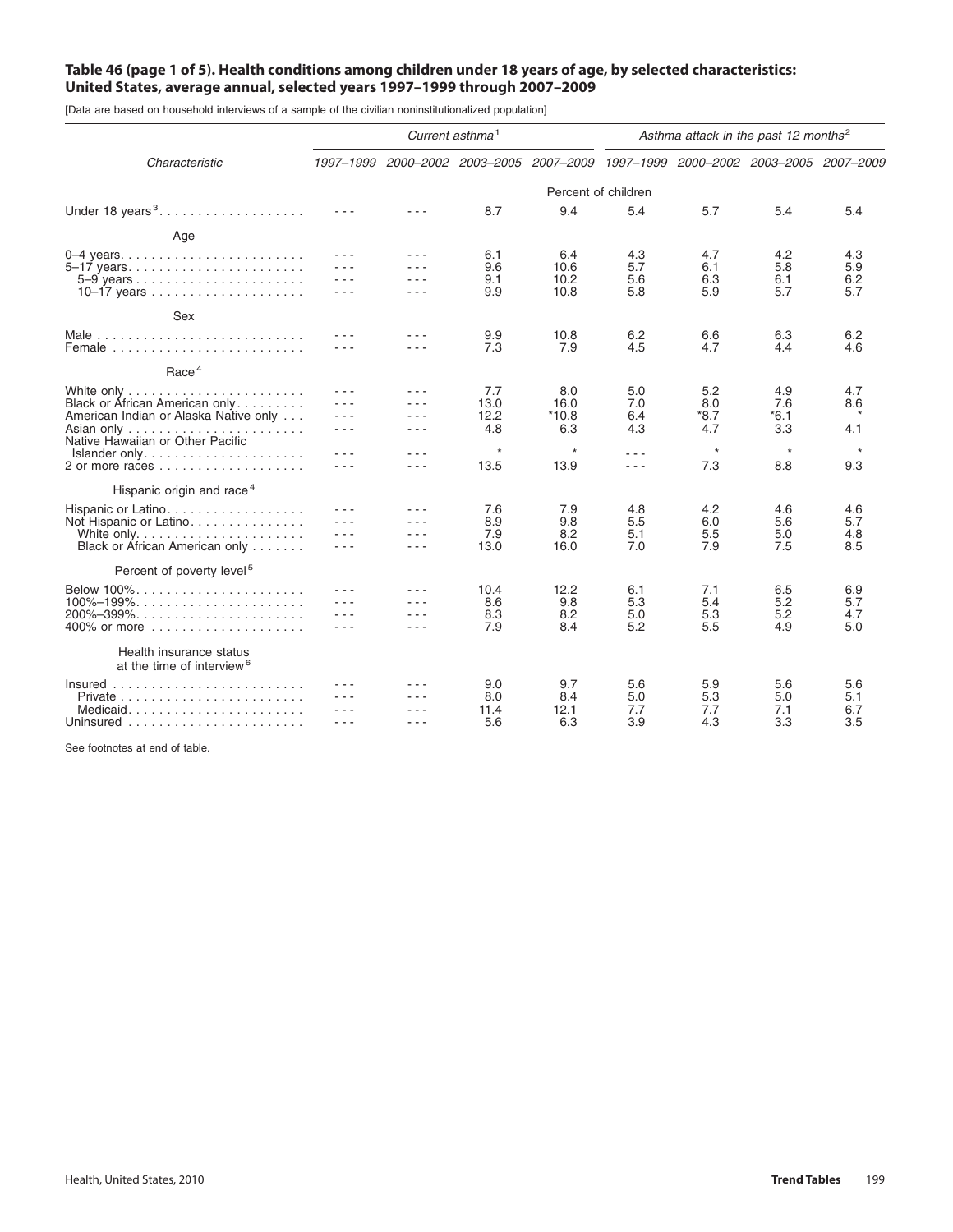# Table 46 (page 2 of 5). Health conditions among children under 18 years of age, by selected characteristics: **United States, average annual, selected years 1997–1999 through 2007–2009**

[Data are based on household interviews of a sample of the civilian noninstitutionalized population]

|                                                                                                                                                                      | Attention deficit hyperactivity disorder <sup>7</sup> |                           |                                |                                                                                 | Serious emotional or behavioral difficulties <sup>8</sup> |            |                          |                          |
|----------------------------------------------------------------------------------------------------------------------------------------------------------------------|-------------------------------------------------------|---------------------------|--------------------------------|---------------------------------------------------------------------------------|-----------------------------------------------------------|------------|--------------------------|--------------------------|
| Characteristic                                                                                                                                                       |                                                       |                           |                                | 1997–1999 2000–2002 2003–2005 2007–2009 1997–1999 2000–2002 2003–2005 2007–2009 |                                                           |            |                          |                          |
| Age                                                                                                                                                                  | Percent of children                                   |                           |                                |                                                                                 |                                                           |            |                          |                          |
| 5-17 years                                                                                                                                                           | 6.5<br>4.8<br>7.6                                     | 7.5<br>5.2<br>9.0         | 7.6<br>5.6<br>8.9              | 9.0<br>5.8<br>10.9                                                              | $- - -$                                                   | .          | 5.1<br>4.3<br>5.6        | 5.5<br>4.7<br>6.0        |
| Sex                                                                                                                                                                  |                                                       |                           |                                |                                                                                 |                                                           |            |                          |                          |
| Female                                                                                                                                                               | 9.6<br>3.2                                            | 10.8<br>4.2               | 10.7<br>4.4                    | 12.3<br>5.5                                                                     | - - -                                                     | .          | 6.1<br>4.1               | 6.9<br>4.0               |
| Race <sup>4</sup>                                                                                                                                                    |                                                       |                           |                                |                                                                                 |                                                           |            |                          |                          |
| Black or African American only.<br>American Indian or Alaska Native only<br>Native Hawaiian or Other Pacific                                                         | 7.1<br>5.0<br>$*8.5$<br>$*1.7$                        | 8.1<br>7.0<br>$\star$     | 7.8<br>7.7<br>$*9.4$<br>$*1.6$ | 9.2<br>9.3<br>$*1.8$                                                            | - - -<br>$  -$                                            | .<br>.     | 5.1<br>5.3<br>$*1.7$     | 5.2<br>6.6               |
| $Islander only. \ldots \ldots \ldots \ldots \ldots$                                                                                                                  | .<br>- - -                                            | $\star$<br>7.4            | $\star$<br>9.7                 | $\star$<br>13.1                                                                 | - - -<br>- - -                                            | .<br>.     | $^\star$<br>8.2          | $*3.3$<br>10.3           |
| Hispanic origin and race <sup>4</sup><br>Hispanic or Latino.<br>Not Hispanic or Latino.<br>Black or Áfrican American only                                            | 3.6<br>7.0<br>7.7<br>5.0                              | 4.2<br>8.2<br>9.0<br>6.8  | 4.6<br>8.3<br>8.8<br>7.5       | 4.9<br>10.0<br>10.6<br>9.5                                                      | - - -<br>$- - -$<br>- - -                                 | .<br>- - - | 3.8<br>5.4<br>5.6<br>5.2 | 3.6<br>5.9<br>5.8<br>6.5 |
| Percent of poverty level <sup>5</sup>                                                                                                                                |                                                       |                           |                                |                                                                                 |                                                           |            |                          |                          |
| Below $100\%$<br>$100\% - 199\%$<br>$200\% - 399\%$                                                                                                                  | 7.2<br>6.7<br>6.2<br>6.1                              | 8.2<br>7.5<br>7.7<br>7.1  | 8.4<br>7.8<br>7.8<br>6.9       | 10.3<br>10.6<br>8.1<br>7.8                                                      | - - -                                                     |            | 7.4<br>5.4<br>4.9<br>3.7 | 8.7<br>6.9<br>4.6<br>3.3 |
| Health insurance status<br>at the time of interview <sup>6</sup>                                                                                                     |                                                       |                           |                                |                                                                                 |                                                           |            |                          |                          |
| $Insured$<br>Private $\ldots$ , $\ldots$ , $\ldots$ , $\ldots$ , $\ldots$ , $\ldots$ , $\ldots$<br>Medicaid<br>Uninsured $\ldots \ldots \ldots \ldots \ldots \ldots$ | 6.7<br>5.9<br>10.5<br>4.8                             | 7.8<br>7.0<br>10.7<br>5.4 | 7.8<br>7.0<br>10.3<br>6.1      | 9.3<br>7.6<br>12.7<br>6.1                                                       | ---                                                       |            | 5.2<br>4.1<br>8.5<br>4.6 | 5.6<br>3.9<br>9.1<br>4.2 |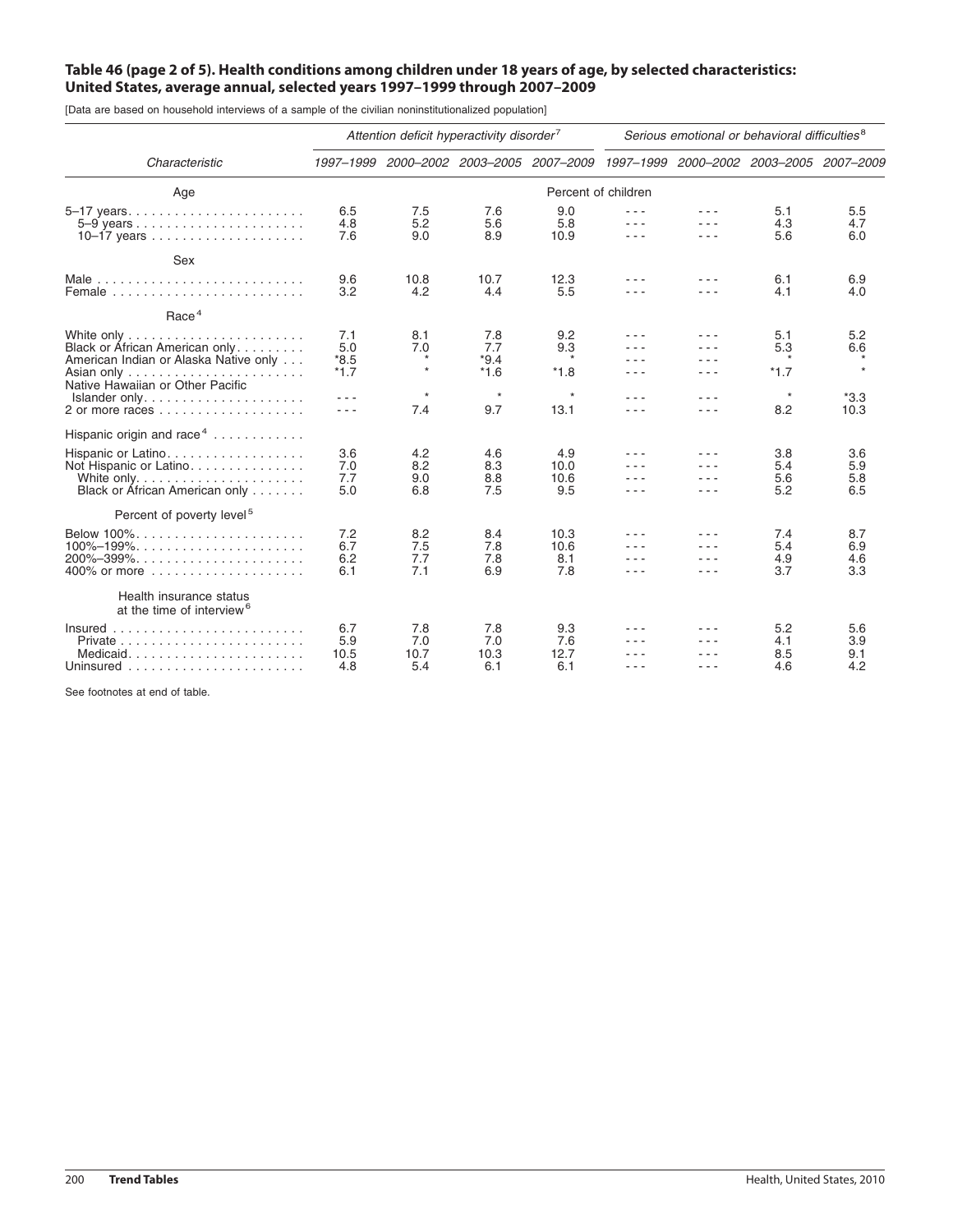# Table 46 (page 3 of 5). Health conditions among children under 18 years of age, by selected characteristics: **United States, average annual, selected years 1997–1999 through 2007–2009**

[Data are based on household interviews of a sample of the civilian noninstitutionalized population]

|                                                                                                             | Food allergy <sup>9</sup>    |                           |                              |                                                                       | Skin allergy <sup>10</sup>  |                              |                            |                               |
|-------------------------------------------------------------------------------------------------------------|------------------------------|---------------------------|------------------------------|-----------------------------------------------------------------------|-----------------------------|------------------------------|----------------------------|-------------------------------|
| Characteristic                                                                                              | 1997-1999                    |                           |                              | 2000-2002 2003-2005 2007-2009 1997-1999 2000-2002 2003-2005 2007-2009 |                             |                              |                            |                               |
|                                                                                                             |                              |                           |                              | Percent of children                                                   |                             |                              |                            |                               |
|                                                                                                             | 3.4                          | 3.6                       | 3.8                          | 4.6                                                                   | 7.4                         | 8.1                          | 9.6                        | 10.7                          |
| Age                                                                                                         |                              |                           |                              |                                                                       |                             |                              |                            |                               |
| $0-4$ years<br>5–17 years                                                                                   | 3.8<br>3.3<br>3.1<br>3.4     | 4.0<br>3.4<br>3.6<br>3.3  | 4.3<br>3.6<br>3.5<br>3.6     | 5.0<br>4.4<br>4.6<br>4.3                                              | 8.1<br>7.2<br>7.5<br>7.1    | 8.7<br>7.9<br>8.6<br>7.5     | 11.0<br>9.1<br>10.0<br>8.6 | 12.4<br>10.1<br>11.4<br>9.3   |
| Sex                                                                                                         |                              |                           |                              |                                                                       |                             |                              |                            |                               |
| Female $\ldots \ldots \ldots \ldots \ldots \ldots \ldots$                                                   | 3.4<br>3.5                   | 3.7<br>3.4                | 3.8<br>3.8                   | 4.6<br>4.5                                                            | 7.3<br>7.6                  | 7.9<br>8.4                   | 9.5<br>9.8                 | 10.6<br>10.8                  |
| Race <sup>4</sup>                                                                                           |                              |                           |                              |                                                                       |                             |                              |                            |                               |
| Black or African American only<br>American Indian or Alaska Native only<br>Native Hawaiian or Other Pacific | 3.5<br>3.1<br>$\star$<br>3.9 | 3.6<br>3.0<br>*4.8<br>4.4 | 3.8<br>3.7<br>$\star$<br>4.3 | 4.4<br>4.4<br>*7.9<br>4.3                                             | 7.1<br>9.0<br>$*4.1$<br>8.0 | 7.6<br>10.4<br>$*9.1$<br>8.4 | 9.0<br>12.4<br>11.3<br>7.5 | 9.7<br>14.5<br>$*9.8$<br>10.6 |
| $Islander only. \ldots \ldots \ldots \ldots \ldots$                                                         | $  -$<br>- - -               | $\star$<br>5.2            | $\star$<br>4.6               | $\star$<br>5.7                                                        | $- - -$<br>$- - -$          | $\star$<br>10.9              | $\star$<br>14.0            | $\star$<br>15.7               |
| Hispanic origin and race <sup>4</sup>                                                                       |                              |                           |                              |                                                                       |                             |                              |                            |                               |
| Hispanic or Latino<br>Not Hispanic or Latino<br>Black or Áfrican American only                              | 2.1<br>3.7<br>3.8<br>3.1     | 2.5<br>3.8<br>3.9<br>3.1  | 2.8<br>4.0<br>4.1<br>3.7     | 3.7<br>4.8<br>4.7<br>4.5                                              | 5.5<br>7.8<br>7.5<br>9.0    | 5.6<br>8.7<br>8.2<br>10.4    | 7.2<br>10.2<br>9.7<br>12.4 | 8.6<br>11.3<br>10.2<br>14.6   |
| Percent of poverty level <sup>5</sup>                                                                       |                              |                           |                              |                                                                       |                             |                              |                            |                               |
| $100\% - 199\%$                                                                                             | 3.3<br>3.0<br>3.2<br>4.2     | 3.2<br>3.4<br>3.4<br>4.0  | 3.3<br>3.8<br>3.8<br>4.1     | 3.9<br>4.4<br>4.8<br>5.0                                              | 7.3<br>7.2<br>7.3<br>7.9    | 7.1<br>7.6<br>8.5<br>8.8     | 9.0<br>8.7<br>10.0<br>10.5 | 11.4<br>10.1<br>10.2<br>11.4  |
| Health insurance status<br>at the time of interview <sup>6</sup>                                            |                              |                           |                              |                                                                       |                             |                              |                            |                               |
| $Insured$<br>Medicaid                                                                                       | 3.5<br>3.5<br>3.6<br>2.6     | 3.7<br>3.7<br>3.7<br>2.4  | 3.9<br>4.0<br>3.6<br>3.0     | 4.6<br>4.8<br>4.2<br>3.9                                              | 7.7<br>7.4<br>8.4<br>5.9    | 8.5<br>8.5<br>8.4<br>5.3     | 10.0<br>10.1<br>9.5<br>6.8 | 11.0<br>10.7<br>11.0<br>7.9   |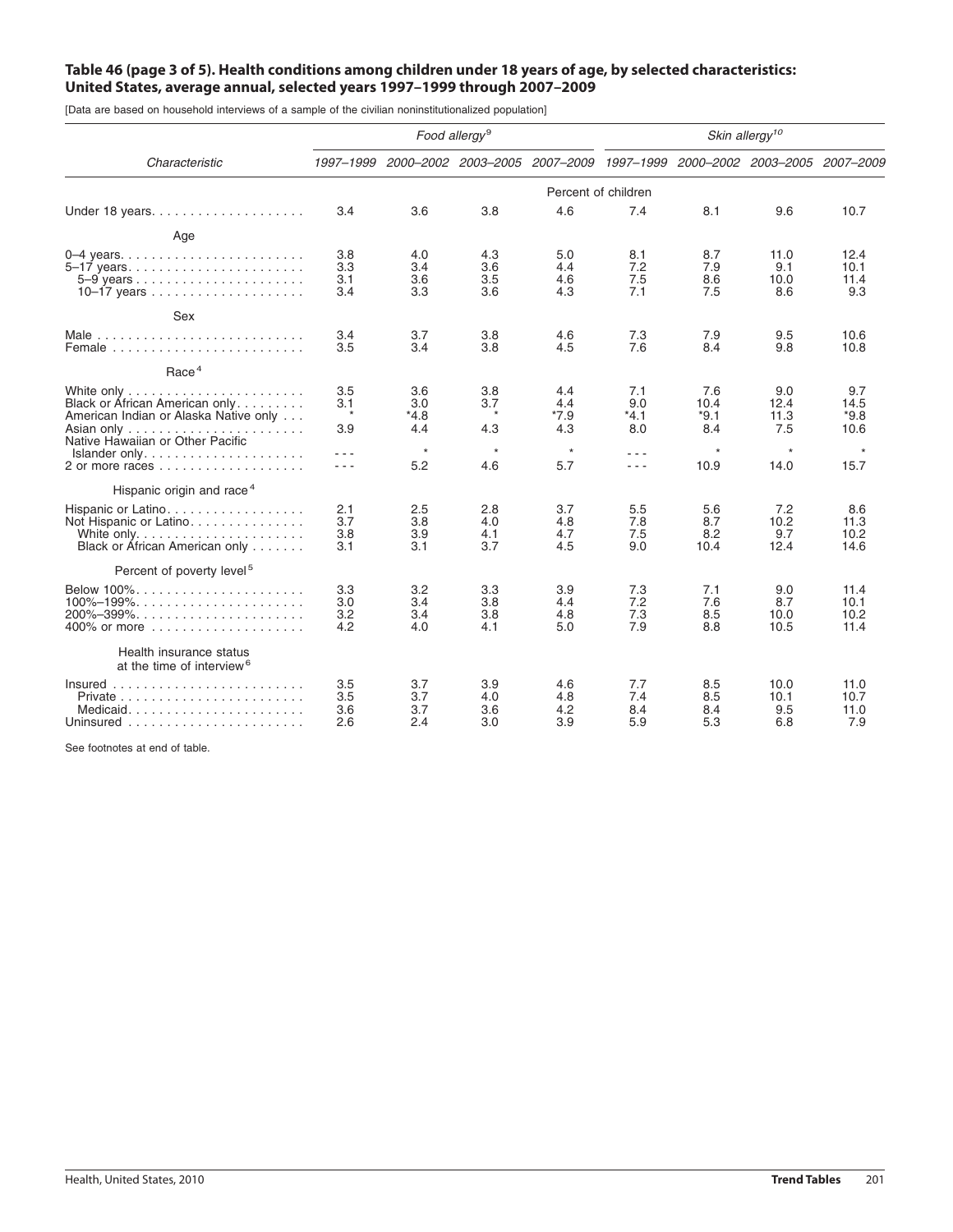# Table 46 (page 4 of 5). Health conditions among children under 18 years of age, by selected characteristics: **United States, average annual, selected years 1997–1999 through 2007–2009**

[Data are based on household interviews of a sample of the civilian noninstitutionalized population]

|                                                                                                             | Hay fever or respiratory allergy <sup>11</sup> |                              |                              |                                                                                 | Three or more ear infections <sup>12</sup>                                                                             |                           |                                        |                                       |
|-------------------------------------------------------------------------------------------------------------|------------------------------------------------|------------------------------|------------------------------|---------------------------------------------------------------------------------|------------------------------------------------------------------------------------------------------------------------|---------------------------|----------------------------------------|---------------------------------------|
| Characteristic                                                                                              |                                                |                              |                              | 1997-1999 2000-2002 2003-2005 2007-2009 1997-1999 2000-2002 2003-2005 2007-2009 |                                                                                                                        |                           |                                        |                                       |
|                                                                                                             |                                                |                              |                              | Percent of children                                                             |                                                                                                                        |                           |                                        |                                       |
|                                                                                                             | 17.5                                           | 17.7                         | 17.3                         | 16.6                                                                            | 7.1                                                                                                                    | 6.7                       | 5.8                                    | 5.5                                   |
| Age                                                                                                         |                                                |                              |                              |                                                                                 |                                                                                                                        |                           |                                        |                                       |
|                                                                                                             | 10.7<br>19.9<br>17.3<br>21.6                   | 10.4<br>20.3<br>18.1<br>21.7 | 10.1<br>20.0<br>17.9<br>21.2 | 10.1<br>19.2<br>17.3<br>20.4                                                    | 13.7<br>4.8<br>7.1<br>3.2                                                                                              | 12.8<br>4.5<br>6.9<br>2.9 | 11.0<br>3.8<br>5.7<br>2.7              | 10.5<br>3.5<br>5.6<br>2.2             |
| Sex                                                                                                         |                                                |                              |                              |                                                                                 |                                                                                                                        |                           |                                        |                                       |
|                                                                                                             | 18.6<br>16.3                                   | 18.8<br>16.5                 | 18.9<br>15.6                 | 18.1<br>15.1                                                                    | 7.3<br>6.9                                                                                                             | 6.9<br>6.5                | 5.9<br>5.6                             | 5.6<br>5.4                            |
| Race <sup>4</sup>                                                                                           |                                                |                              |                              |                                                                                 |                                                                                                                        |                           |                                        |                                       |
| Black or African American only<br>American Indian or Alaska Native only<br>Native Hawaiian or Other Pacific | 17.9<br>16.2<br>15.2<br>15.3                   | 18.5<br>15.6<br>16.4<br>12.6 | 17.8<br>15.2<br>16.5<br>11.3 | 17.2<br>14.2<br>*13.0<br>13.2<br>$\star$                                        | 7.4<br>5.9<br>$*10.8$<br>3.7                                                                                           | 7.2<br>5.0<br>*6.3<br>2.6 | 6.3<br>4.1<br>$*5.1$<br>3.3<br>$\star$ | 5.9<br>3.8<br>*7.6<br>2.7<br>$^\star$ |
| Islander only                                                                                               | $\sim$ $\sim$ $\sim$<br>$\sim$ $\sim$ $\sim$   | $\star$<br>20.9              | $\star$<br>20.8              | 20.5                                                                            | $\sim$ $\sim$ $\sim$<br>$\frac{1}{2} \left( \frac{1}{2} \right) \left( \frac{1}{2} \right) \left( \frac{1}{2} \right)$ | $^\star$<br>7.4           | 5.0                                    | 6.1                                   |
| Hispanic origin and race <sup>4</sup>                                                                       |                                                |                              |                              |                                                                                 |                                                                                                                        |                           |                                        |                                       |
| Hispanic or Latino<br>Not Hispanic or Latino<br>Black or African American only                              | 12.4<br>18.4<br>19.1<br>16.3                   | 12.4<br>18.8<br>19.9<br>15.5 | 12.8<br>18.3<br>19.4<br>15.1 | 11.8<br>18.0<br>19.1<br>14.2                                                    | 6.1<br>7.3<br>7.7<br>5.9                                                                                               | 6.7<br>6.7<br>7.3<br>4.9  | 6.2<br>5.7<br>6.3<br>4.0               | 6.3<br>5.3<br>5.8<br>3.8              |
| Percent of poverty level <sup>5</sup>                                                                       |                                                |                              |                              |                                                                                 |                                                                                                                        |                           |                                        |                                       |
| Below $100\%$<br>$100\% - 199\%$<br>$200\% - 399\% \ldots \ldots \ldots \ldots \ldots \ldots \ldots$        | 14.3<br>15.4<br>18.5<br>20.3                   | 14.0<br>15.6<br>18.1<br>21.1 | 14.2<br>16.0<br>17.7<br>19.7 | 13.7<br>14.6<br>16.8<br>20.3                                                    | 8.3<br>7.1<br>6.8<br>6.6                                                                                               | 7.9<br>6.8<br>6.5<br>6.1  | 6.7<br>5.7<br>5.6<br>5.5               | 7.1<br>5.9<br>4.9<br>4.7              |
| Health insurance status<br>at the time of interview <sup>6</sup>                                            |                                                |                              |                              |                                                                                 |                                                                                                                        |                           |                                        |                                       |
| Medicaid                                                                                                    | 18.0<br>18.8<br>15.0<br>14.3                   | 18.3<br>19.2<br>16.0<br>12.6 | 17.7<br>18.5<br>16.1<br>13.5 | 16.9<br>18.6<br>13.9<br>13.9                                                    | 7.3<br>6.6<br>10.2<br>5.9                                                                                              | 6.9<br>6.4<br>8.7<br>4.9  | 5.8<br>5.2<br>7.4<br>5.4               | 5.7<br>4.7<br>7.4<br>3.8              |